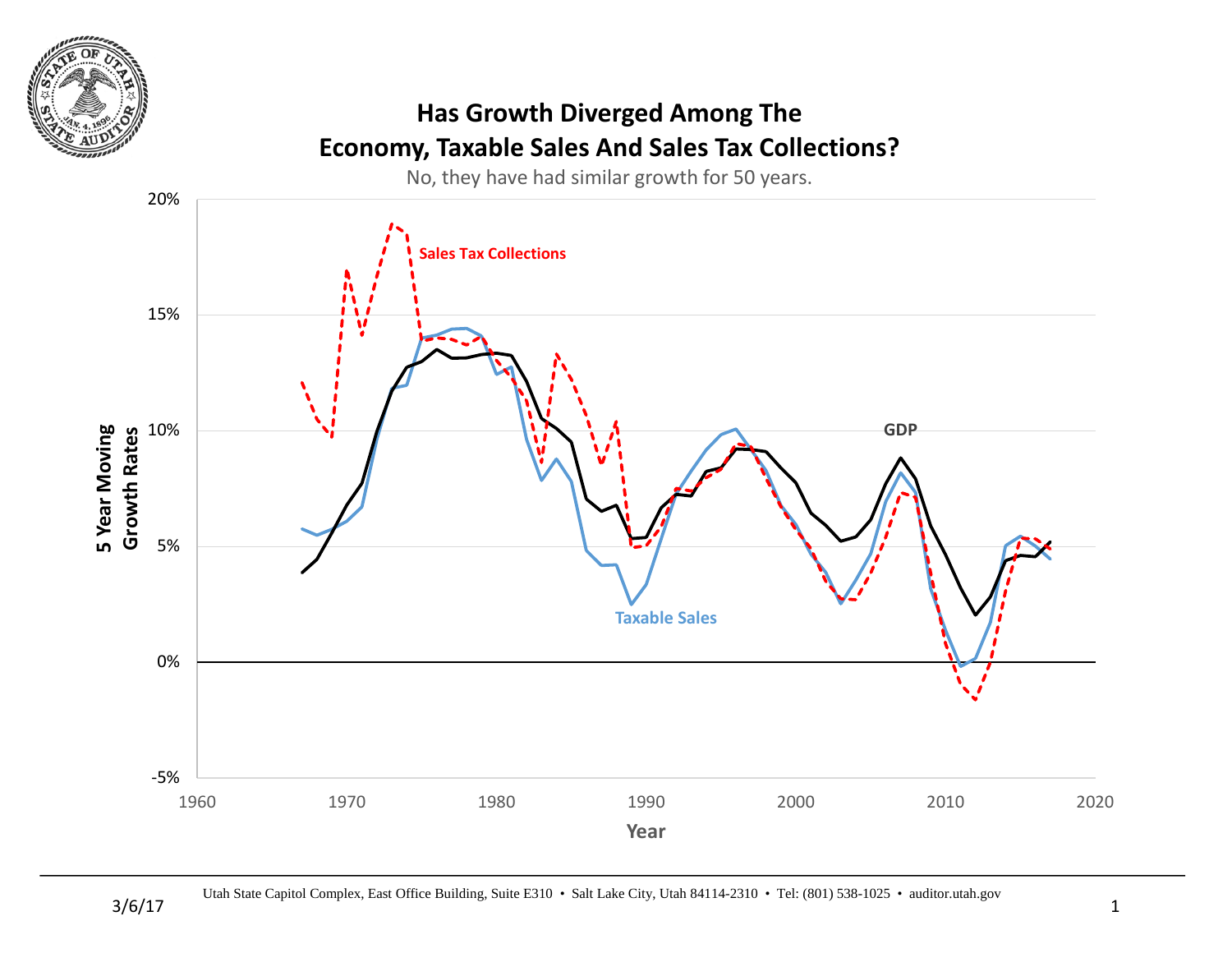

### **Has Growth Slowed Down?**

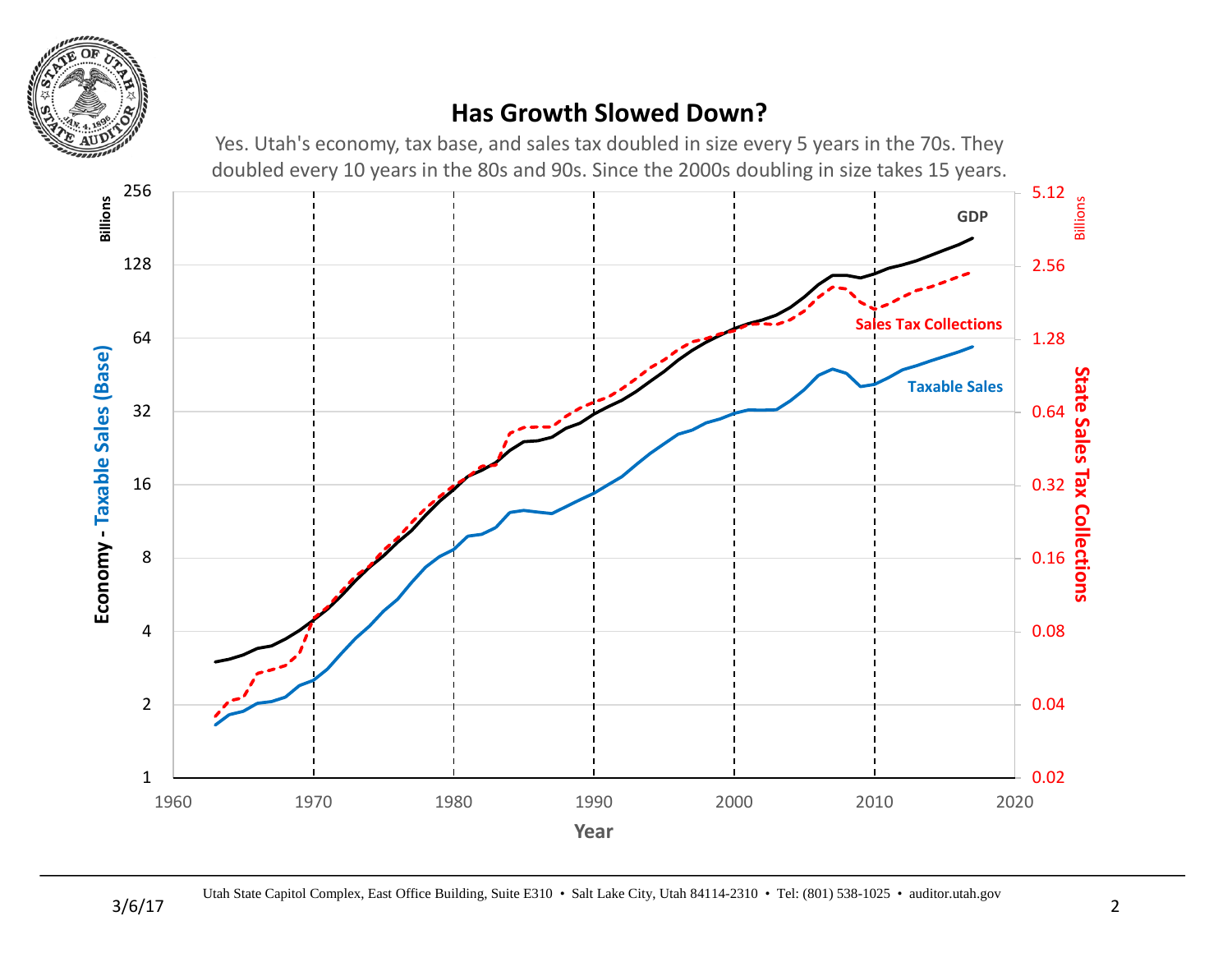

#### **How Have Sales Tax Collections Responded Since The Great Recession?**

They have grown at the same rate as the economy (GDP).

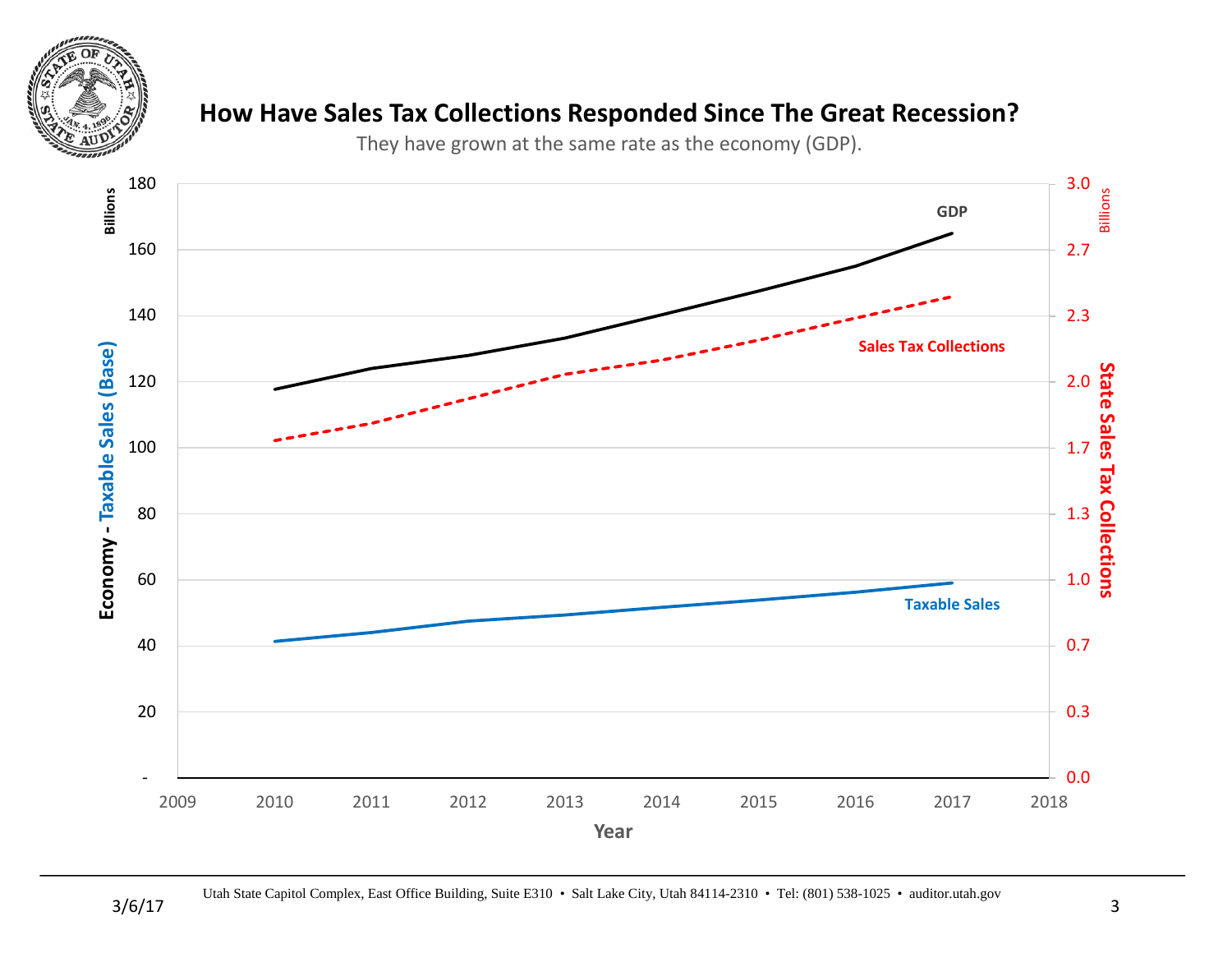

## **Is The Sales Tax Base Shrinking?**

Yes, as a percentage of the economy. Nontaxable transactions comprise a growing share of economic activity, but the difference is diminishing.

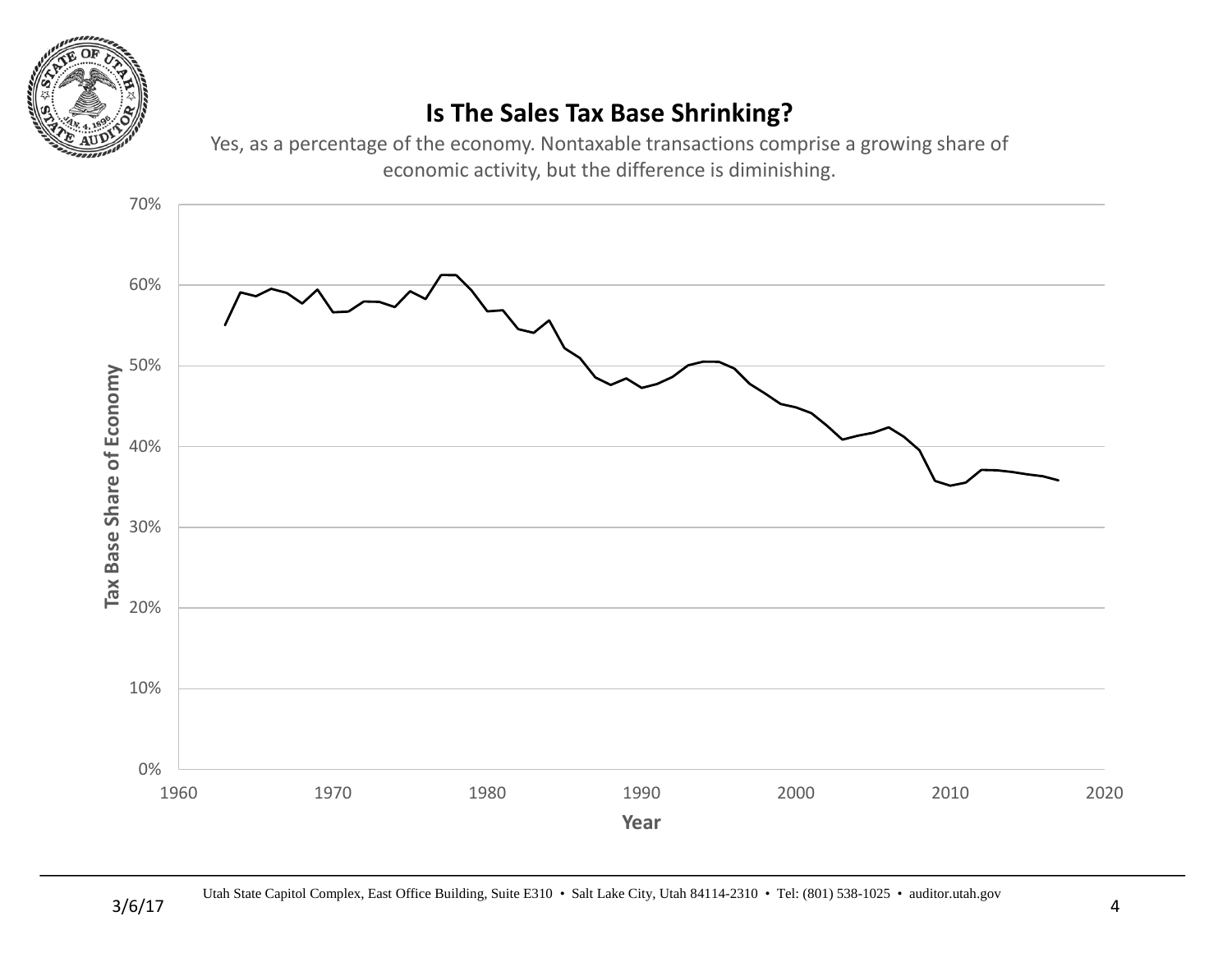

#### **Have Tax Rates Changed With Slower Growth In The Sales Tax Base?**

Yes, rates are about 20% higher than when taxable sales made up 60% of GDP.

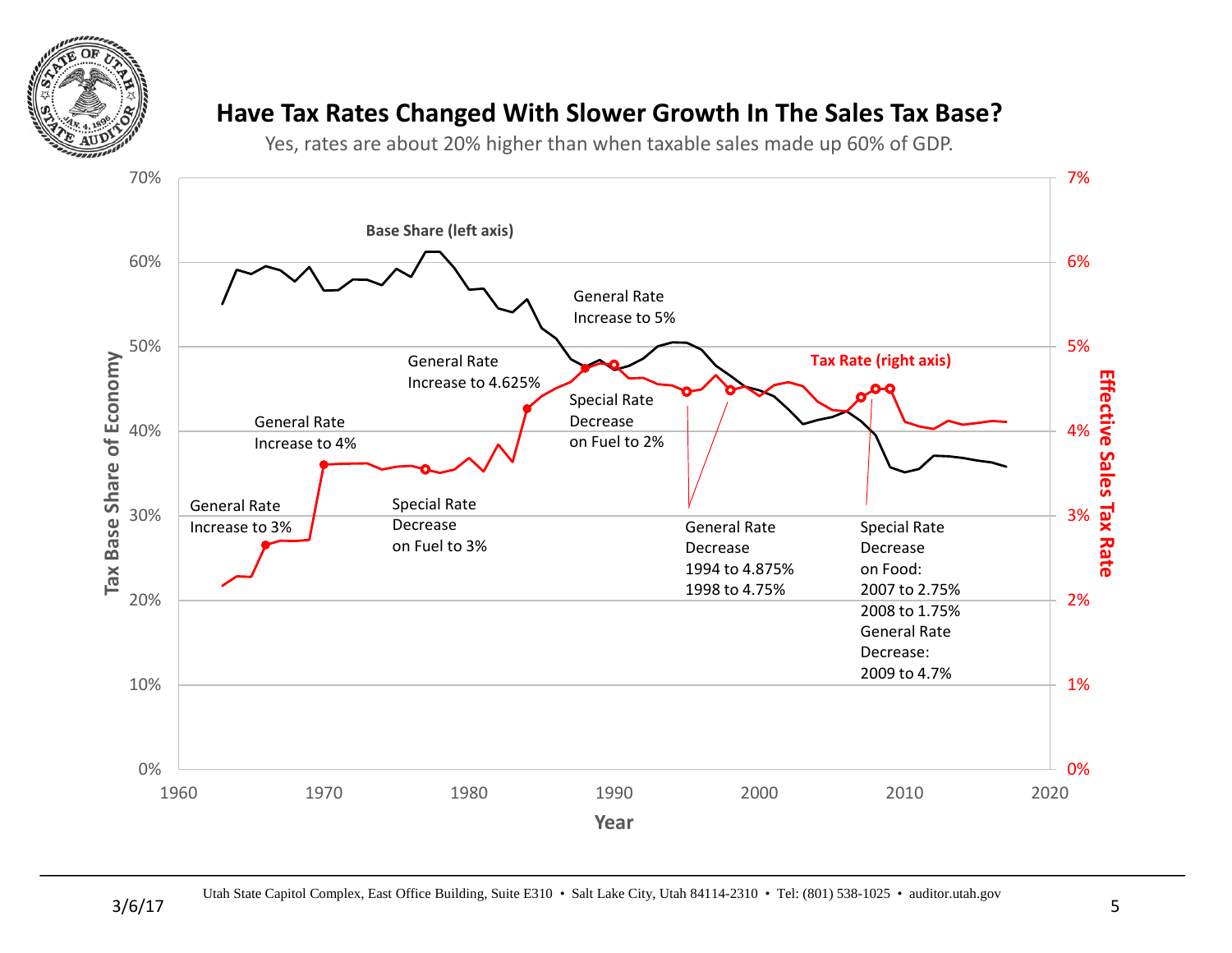

## **Will the Sales Tax Continue To Be Viable In The Long Term?**

Yes, it will continue to raise large amounts of revenue.

The sales tax base is not growing as fast as the economy, but the base is still growing.

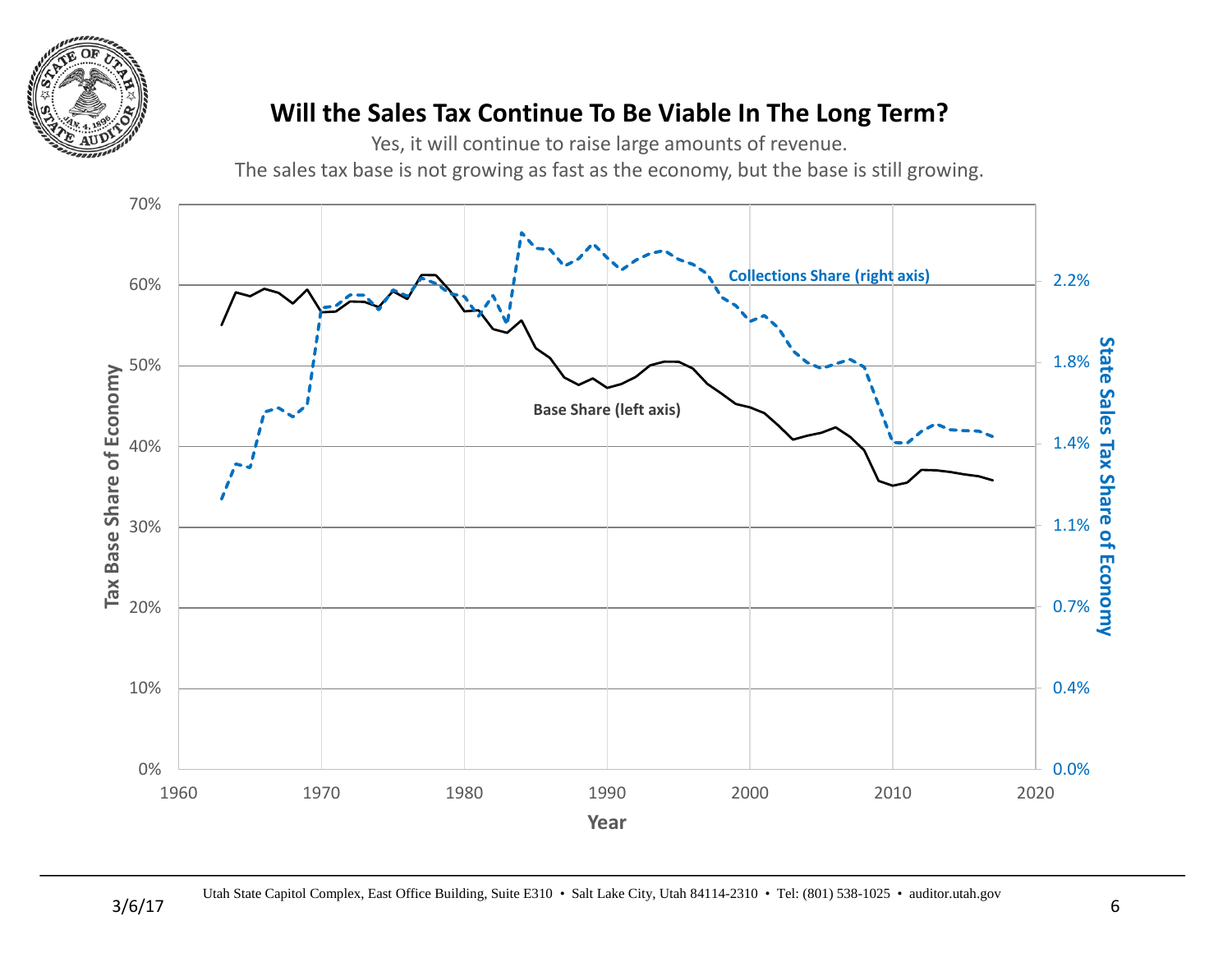

### **Why Has The Sales Tax Base Not Grown Faster?**

Trading physical goods is a smaller part of today's economy. By design, the sales tax largely applies to these kinds of transactions. The fast growing industries engage in little of this kind of trade.

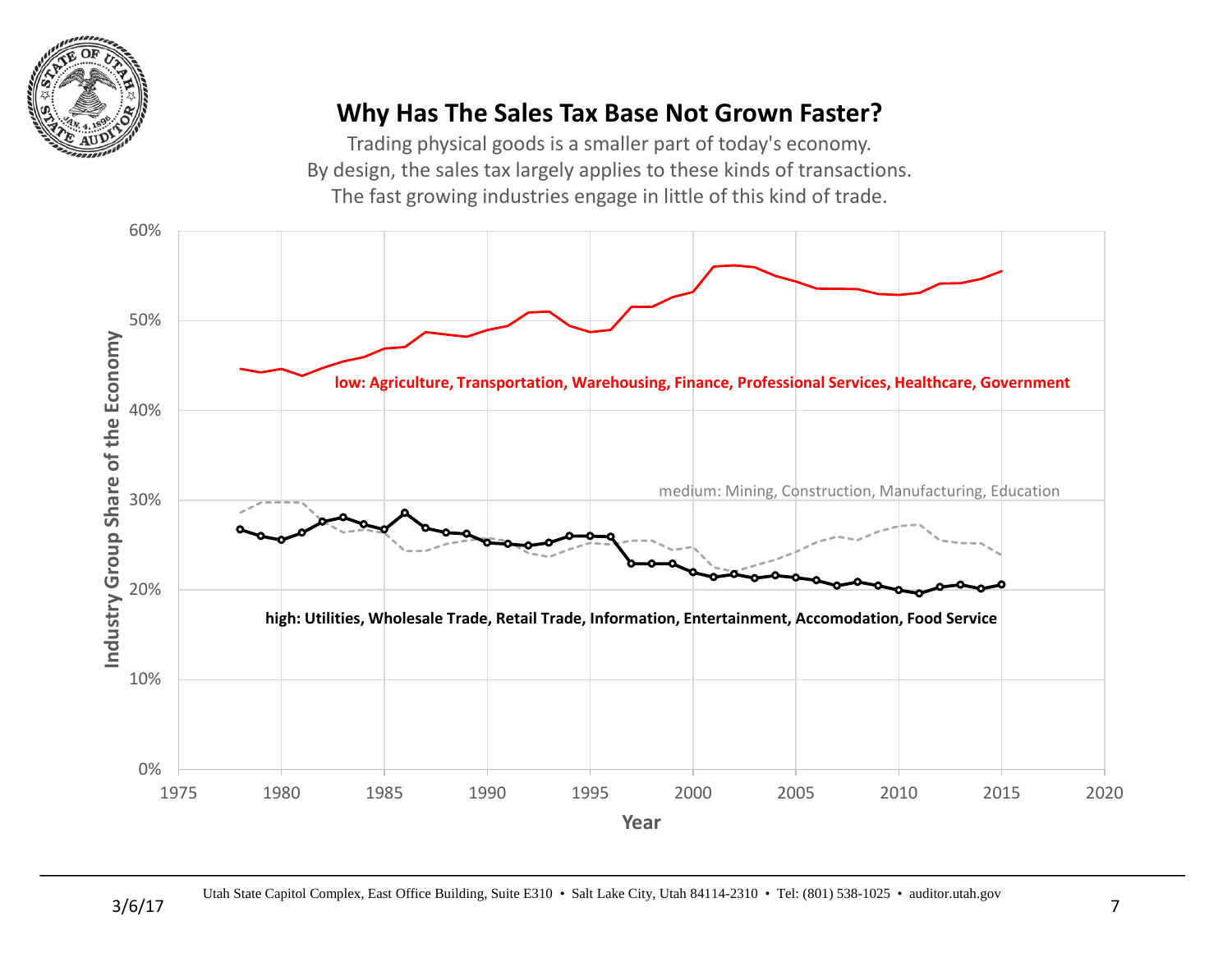

#### **What Is The Relationship Between The Economy And The Sales Tax Base?**

The sales tax applies to more than what is added in production by an industry (GDP). Retailers charge high prices for some goods while adding a fraction of that value to the overall economy.

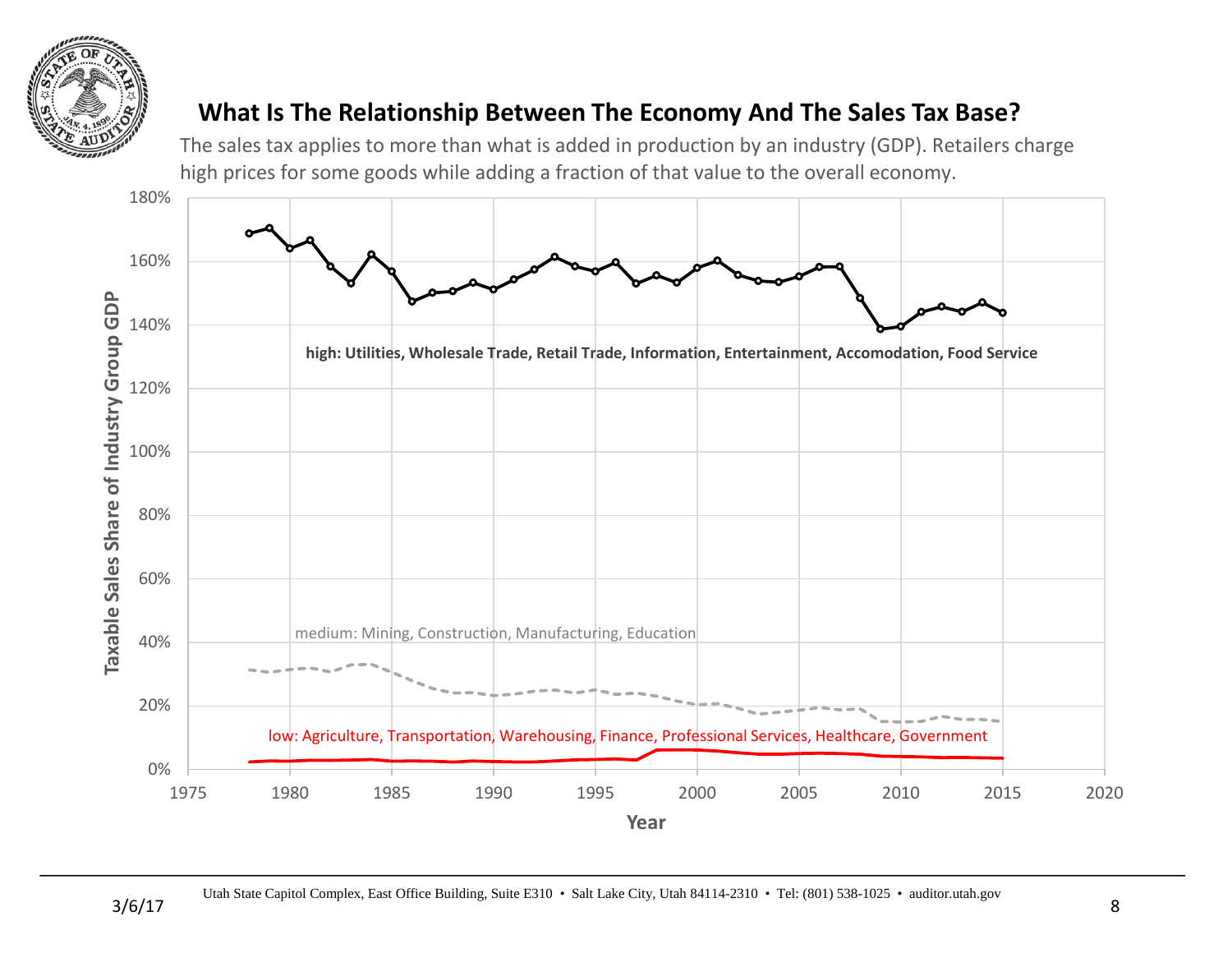

## **What Transactions Are Exempt Or Excluded From The Sales Tax?**

Some transactions are not taxed on grounds of economic or tax efficiency, administrative difficulty, or other policy considerations like equity or simplicity.

- Admissions to College Athletic Events Newspaper Sales and Subscriptions
- 
- 
- 
- Commercial Sprays and Insecticides Religious or Charitable Sales
- 
- 
- Home Medical Equipment Airline Food
- 
- Nonresident Vehicles and Boats
- Property Purchased for Resale
- Telecommunications Equipment
- Steel Mill Nondurable Equipment
- 
- Electricity Sales to Ski Resorts Water from a Ditch or Reservoir
- Sales by Heber Creeper Railroad Meals from Schools, Churches, Hospitals
- Farm Machinery Pollution Control Devices
	-
- Accounting & Legal Services State and Local Government Purchases
- Healthcare Services Construction Materials for SLC Airport
	-
- Prescription Drugs Motor and Special Fuels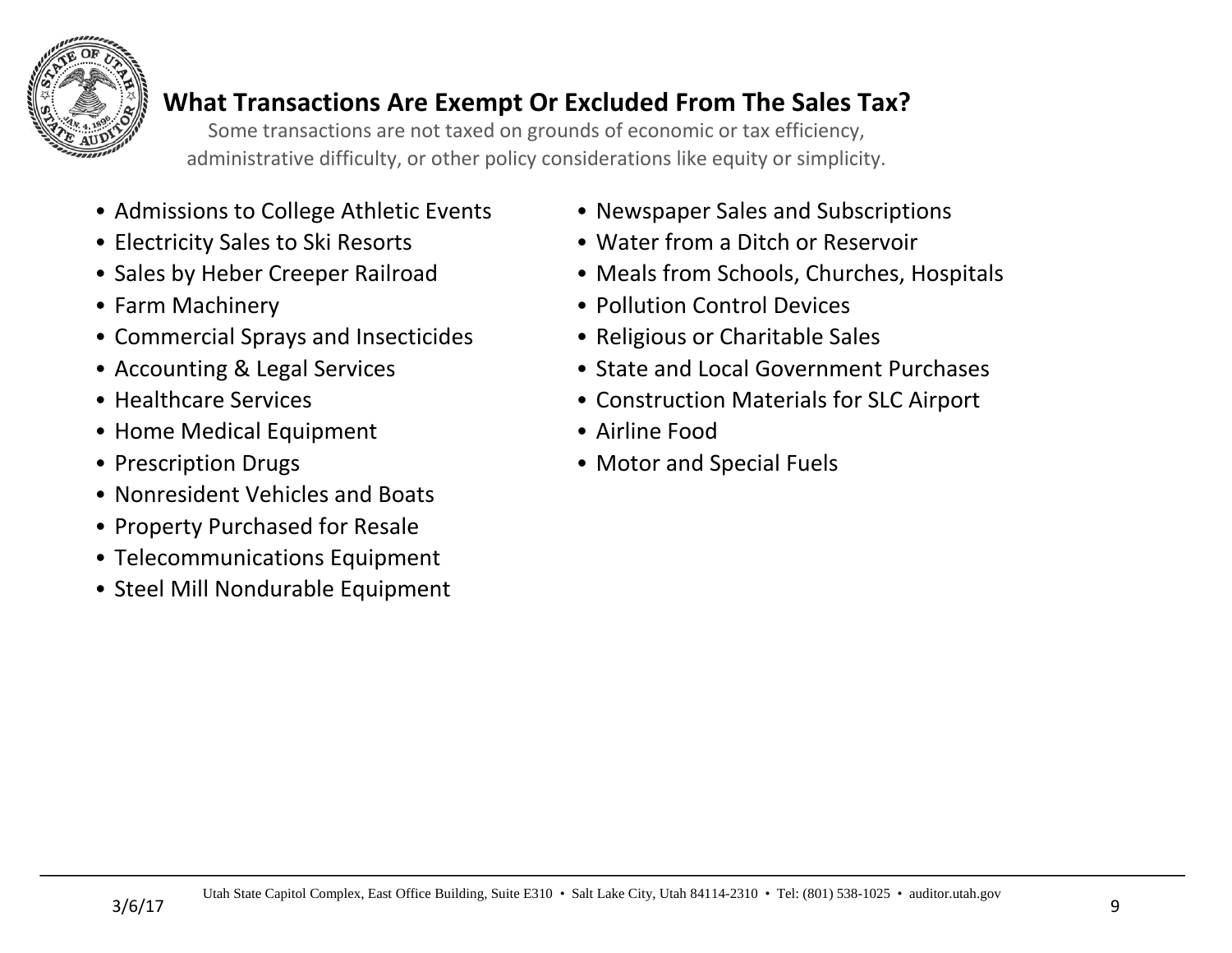

## **Why Is General Fund Growth So Low?**

Earmarks. Most of the growth has shifted to transportation. Otherwise, revenue would have grown in line with historic norms. A full 1% of the state rate or 25% of the revenue is being diverted.

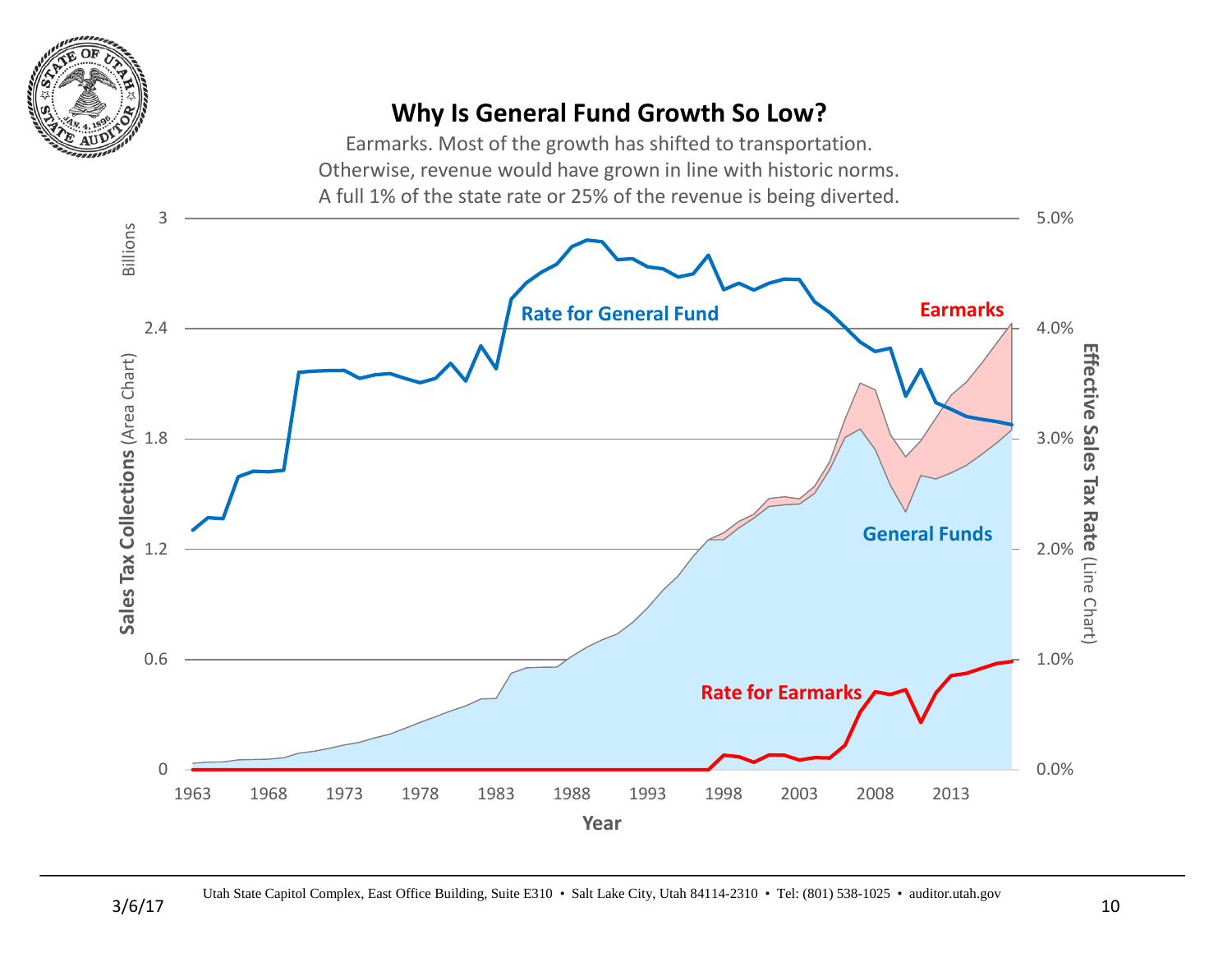

# **How Does Taxing Food At Different Rates Affect The Volatility Of Sales Tax Revenues?**

Inconsequentially. The share of food purchased for home consumption has been in slight decline for decades. This share has been relatively stable for the past ten years, but should decline in coming years with continued economic expansion, particularly as consumers buy more restaurant-prepared food.

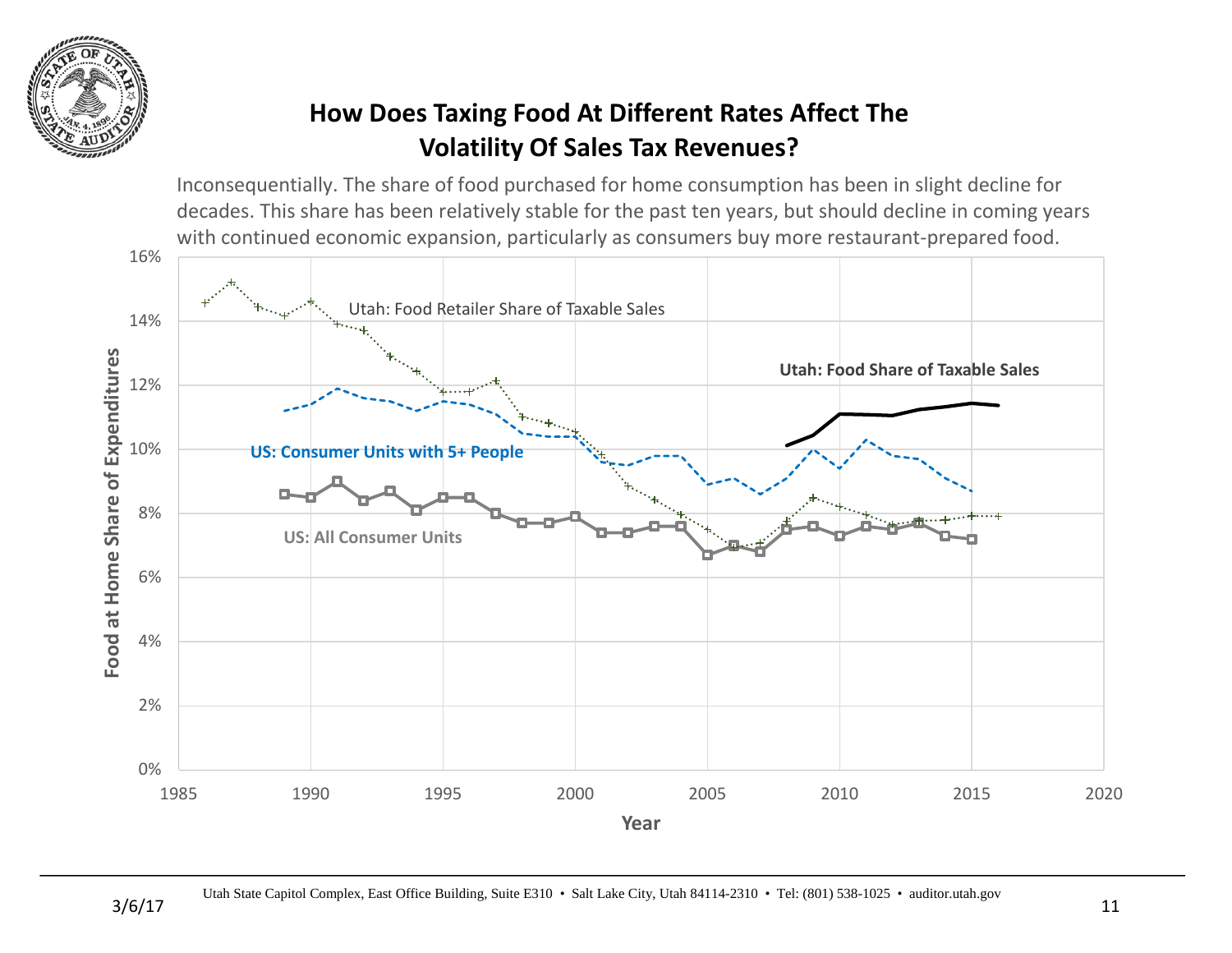

### **How Volatile Is The Sales Tax Base?**

The sales tax base is one of the most stable bases of taxation relative to the economy. The growth in the food base and base of all other taxable goods and services are similar.